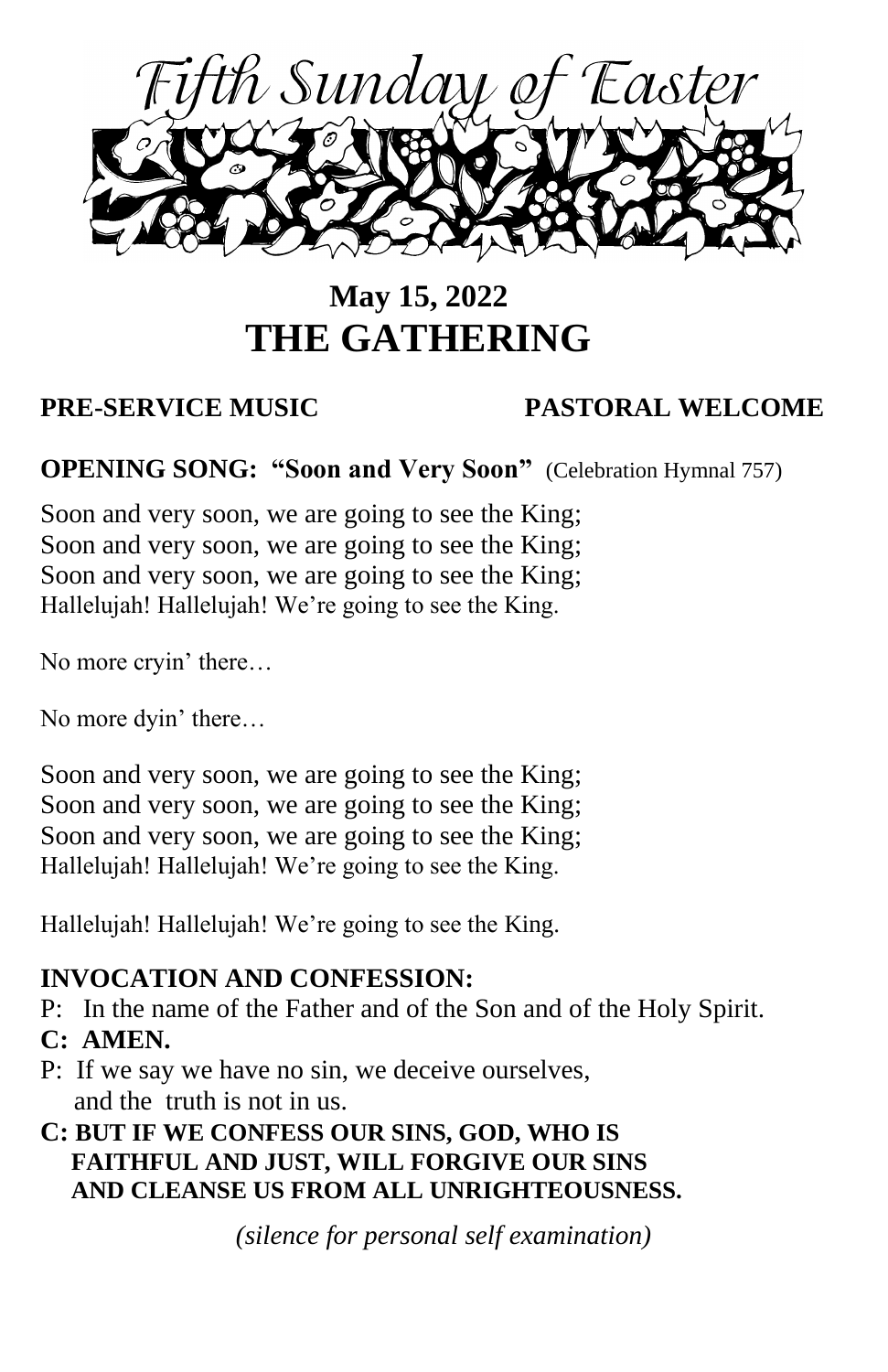P: Let us then confess our sins to God our Father.

**Most merciful God, we confess that we are by nature sinful and unclean. We have sinned against You in thought, word and deed. By what we have done and by what we have left undone. We have not loved You with our whole heart; we have not loved our neighbors as our selves. We justly deserve Your present and eternal punishment. For the sake of Your Son, Jesus Christ, have mercy on us. Forgive us, renew us, and lead us, so that we may delight in Your will and walk in Your ways to the Glory of Your holy name. Amen.**

**THE ABSOLUTION** (spoken by Pastor) **C: AMEN!**

### **HYMN OF PRAISE**: **"This Is The Feast"**

#### **Refrain: This is the feast of victory for our God. Alleluia, Alleluia, Alleluia.**

Worthy is Christ the Lamb who was slain. Whose blood set us free to be people of God. **Refrain**

Power, riches, wisdom and strength, And honor, blessing and glory are His. **Refrain**

Sing with all the people of God, And join in the hymn of all creation: Blessing, honor, glory and might Be to God and the Lamb forever. Amen. **Refrain**

For the Lamb who was slain Has begun His reign. Alleluia. **This is the feast of victory for our God. Alleluia! Alleluia! Allelu—ia!**

#### **THE PRAYER OF THE DAY**

P: The Lord be with you. **C: AND ALSO WITH YOU.**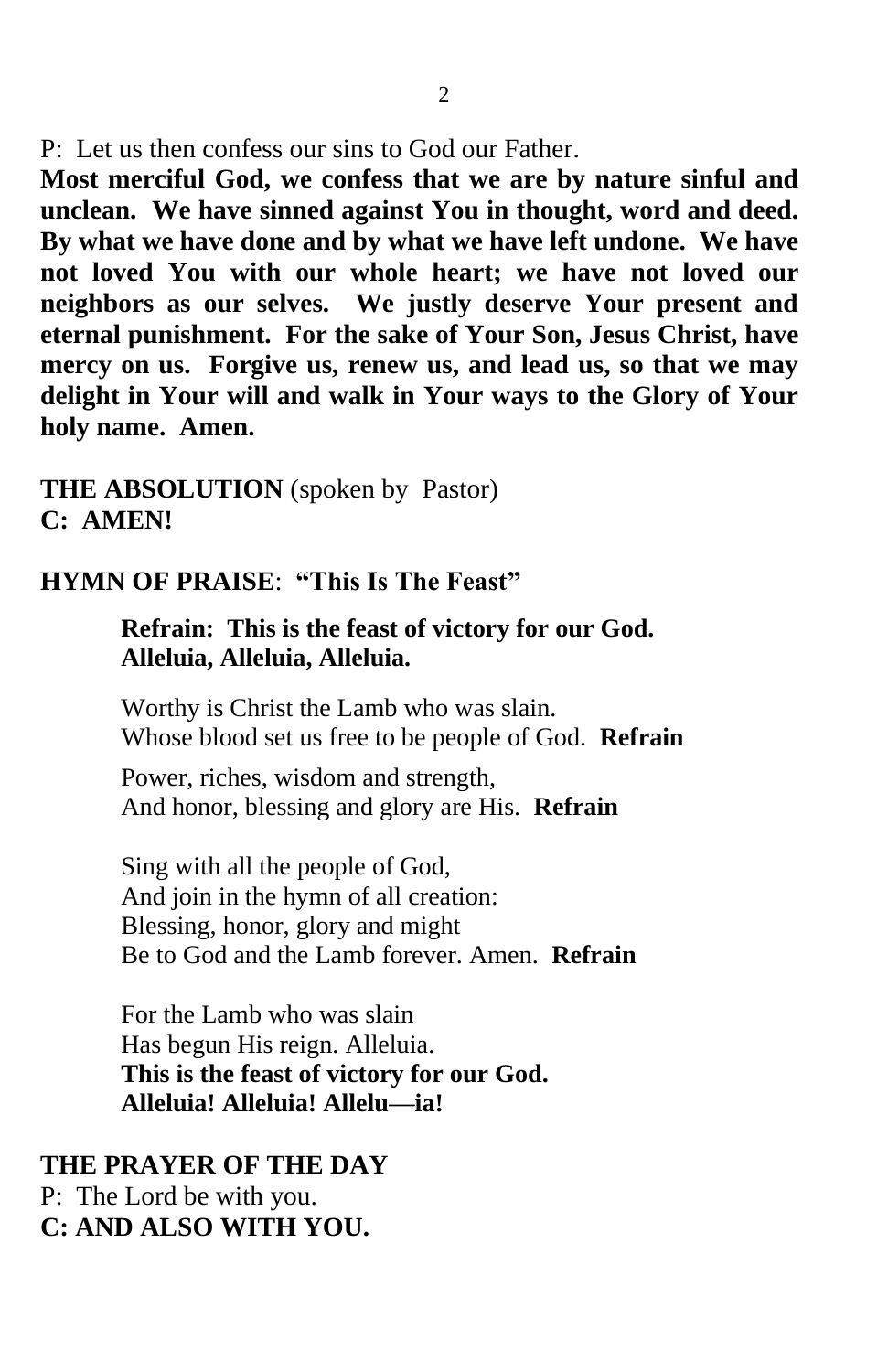P: Let us pray together, O God, you make the minds of your faithful to be of one will; therefore grant to your people that they may love what you command and desire what you promise, that among the manifold changes of this age our hearts may ever be fixed where true joys are to be found; through Jesus Christ, your Son, our Lord, who lives and reigns with you and the Holy Spirit, one God, now and forever. Amen.

(please be seated)

# **THE WORD**

#### *Dismissal to Sunday School (11:00am)*  **FIRST LESSON: Acts 11:1-18**

The apostles and the believers throughout Judea heard that the Gentiles also had received the word of God. So when Peter went up to Jerusalem, the circumcised believers criticized him and said, "You went into the house of uncircumcised men and ate with them."

Starting from the beginning, Peter told them the whole story: "I was in the city of Joppa praying, and in a trance I saw a vision. I saw something like a large sheet being let down from heaven by its four corners, and it came down to where I was. I looked into it and saw fourfooted animals of the earth, wild beasts, reptiles and birds. Then I heard a voice telling me, 'Get up, Peter. Kill and eat.'

"I replied, 'Surely not, Lord! Nothing impure or unclean has ever entered my mouth.'

"The voice spoke from heaven a second time, 'Do not call anything impure that God has made clean.' This happened three times, and then it was all pulled up to heaven again.

"Right then three men who had been sent to me from Caesarea stopped at the house where I was staying. The Spirit told me to have no hesitation about going with them. These six brothers also went with me, and we entered the man's house. He told us how he had seen an angel appear in his house and say, 'Send to Joppa for Simon who is called Peter. He will bring you a message through which you and all your household will be saved.'

"As I began to speak, the Holy Spirit came on them as he had come on us at the beginning. Then I remembered what the Lord had said: 'John baptized with water, but you will be baptized with the Holy Spirit.' So if God gave them the same gift he gave us who believed in the Lord Jesus Christ, who was I to think that I could stand in God's way?"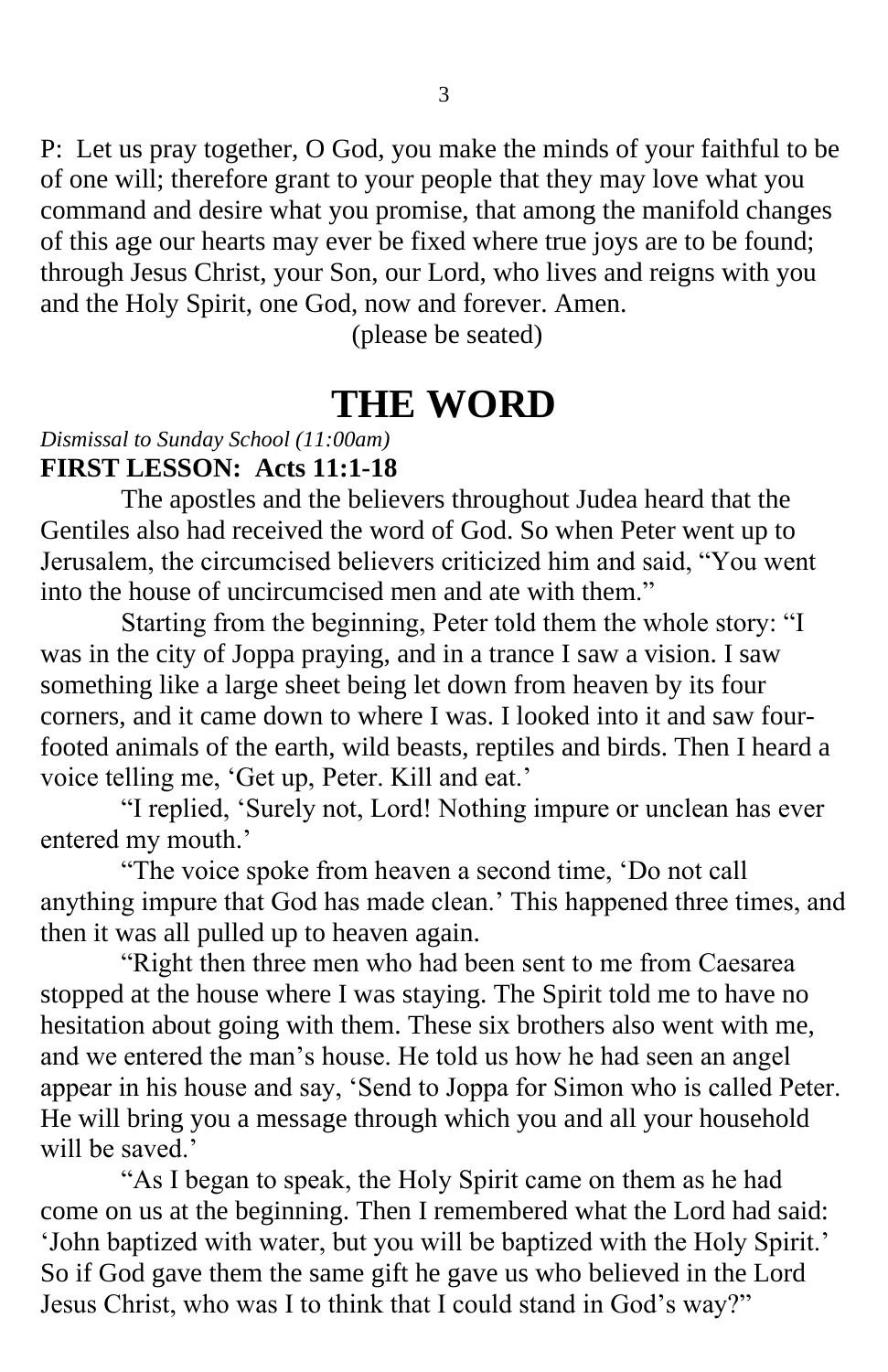When they heard this, they had no further objections and praised God, saying, "So then, even to Gentiles God has granted repentance that leads to life."

### **SECOND LESSON: Revelation 21:1-7**

Then I saw "a new heaven and a new earth," for the first heaven and the first earth had passed away, and there was no longer any sea. I saw the Holy City, the new Jerusalem, coming down out of heaven from God, prepared as a bride beautifully dressed for her husband. And I heard a loud voice from the throne saying, "Look! God's dwelling place is now among the people, and he will dwell with them. They will be his people, and God himself will be with them and be their God. 'He will wipe every tear from their eyes. There will be no more death' or mourning or crying or pain, for the old order of things has passed away."

He who was seated on the throne said, "I am making everything new!" Then he said, "Write this down, for these words are trustworthy and true."

He said to me: "It is done. I am the Alpha and the Omega, the Beginning and the End. To the thirsty I will give water without cost from the spring of the water of life. Those who are victorious will inherit all this, and I will be their God and they will be my children.

# **VERSE: Alleluia! Lord to whom shall we go? You have the words of eternal life. Alleluia! Alleluia!**

- P: The Holy Gospel according to John the  $16<sup>th</sup>$  chapter.
- **C: Glory to you, O Lord** (*spoken*)

# **GOSPEL READING: John 16:12-22** (video)

"I have much more to say to you, more than you can now bear. But when he, the Spirit of truth, comes, he will guide you into all the truth. He will not speak on his own; he will speak only what he hears, and he will tell you what is yet to come. He will glorify me because it is from me that he will receive what he will make known to you. All that belongs to the Father is mine. That is why I said the Spirit will receive from me what he will make known to you."

Jesus went on to say, "In a little while you will see me no more, and then after a little while you will see me."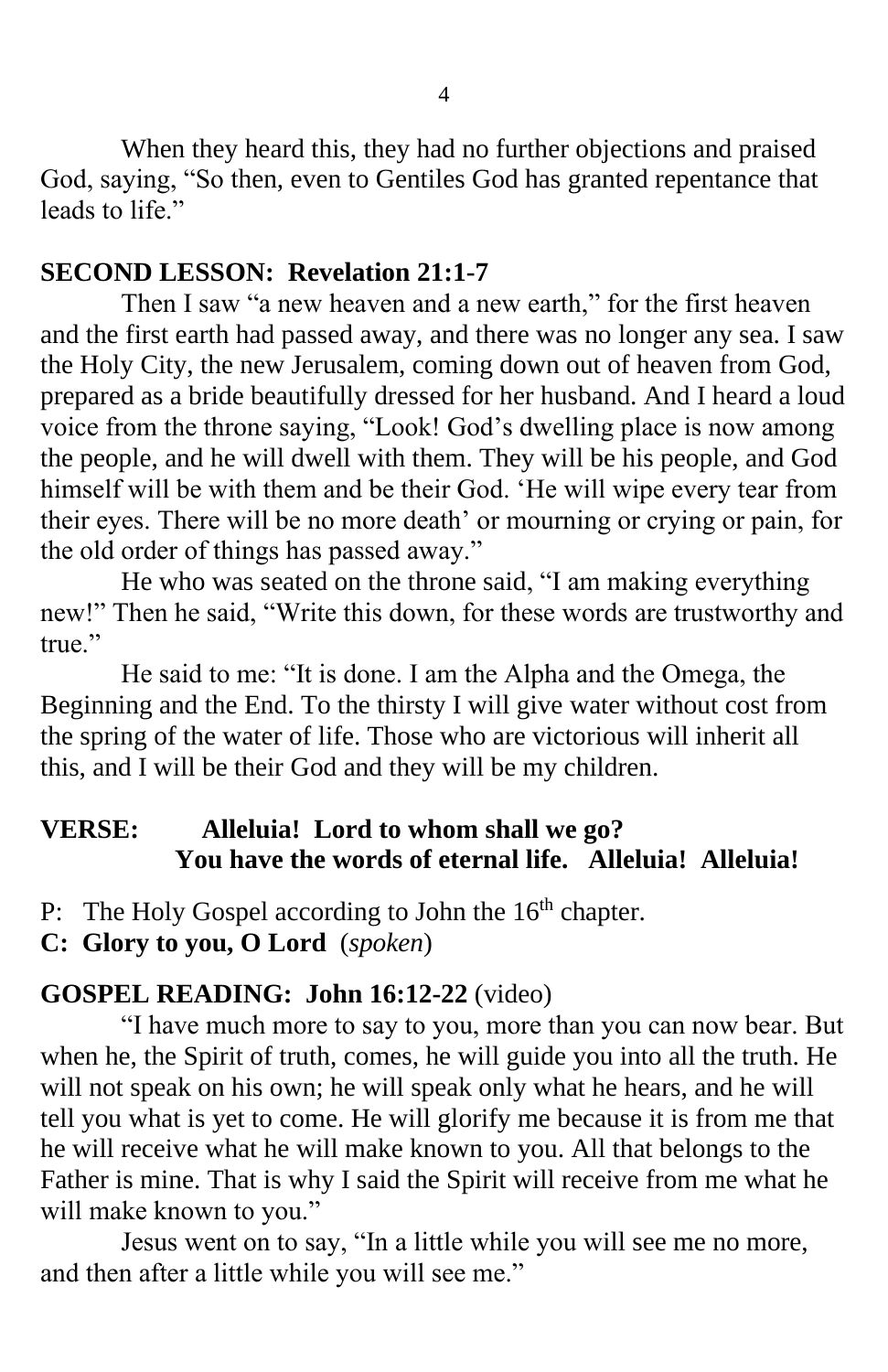At this, some of his disciples said to one another, "What does he mean by saying, 'In a little while you will see me no more, and then after a little while you will see me,' and 'Because I am going to the Father'?" They kept asking, "What does he mean by 'a little while'? We don't understand what he is saying."

Jesus saw that they wanted to ask him about this, so he said to them, "Are you asking one another what I meant when I said, 'In a little while you will see me no more, and then after a little while you will see me'? Very truly I tell you, you will weep and mourn while the world rejoices. You will grieve, but your grief will turn to joy. A woman giving birth to a child has pain because her time has come; but when her baby is born she forgets the anguish because of her joy that a child is born into the world. So with you: Now is your time of grief, but I will see you again and you will rejoice, and no one will take away your joy.

P: This is the Gospel of our Lord. **C: Praise to you, O Christ!**

#### **THE SERMON**

# **SONG: "I Want to Walk as a Child of the Light"** (LSB 411)

I want to walk as a child of the light. I want to follow Jesus. God set the stars to give light to the world. The star of my life is Jesus.

### **REFRAIN: In him there is no darkness at all. The night and the day are both alike. The Lamb is the light of the city of God. Shine in my heart, Lord Jesus.**

I want to see the brightness of God. I want to look at Jesus. Clear Son of righteousness, shine on my path, And show me the way to the Father. **REFRAIN**

I'm looking for the coming of Christ. I want to be with Jesus. When we have run with patience the race, We shall know the joy of Jesus. **REFRAIN**

#### **THE CREED**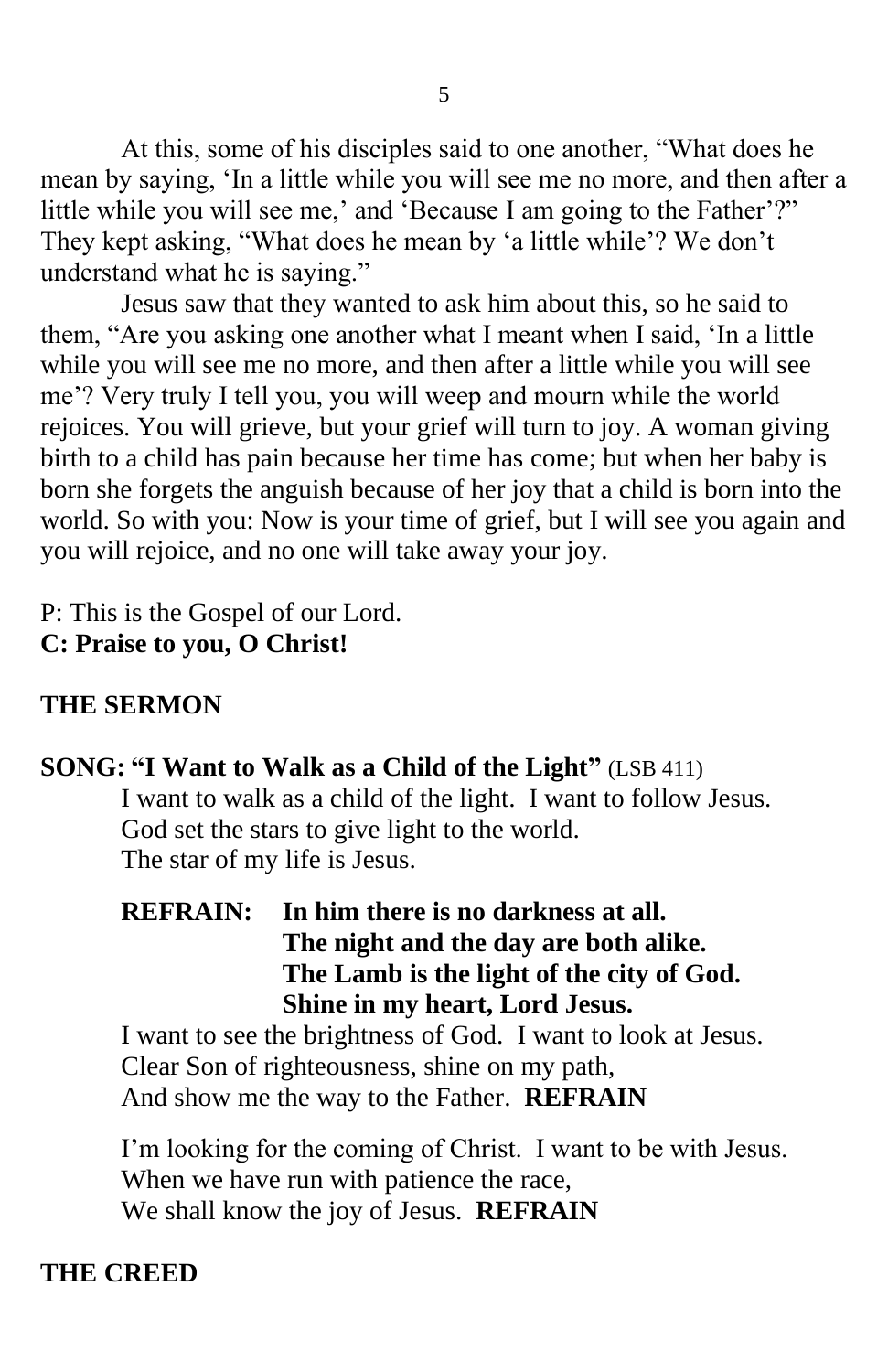**I believe in God the Father Almighty, Maker of heaven and earth.**

**And in Jesus Christ, His only Son, our Lord, who was conceived by the Holy Spirit, born of the virgin Mary, suffered under Pontius Pilate, was crucified, died and was buried. He descended into hell. The third day He rose again from the dead. He ascended into heaven and sits at the right hand of God the Father Almighty. From thence He will come to judge the living and the dead.**

**I believe in the Holy Spirit, the holy Christian Church, the communion of saints, the forgiveness of sins, the resurrection of the body, and the life everlasting. Amen.**

#### **THE PRAYERS:**

- P: Let us pray for the whole people of God in Christ Jesus and for all people according to their needs.
- P: Into your hands……Jesus Christ our Lord. **C: AMEN** (please be seated)

#### **THE OFFERING**

Tim Davis (8:30 am ) Mark Stuart (11:00am)

#### **Let the Vineyards Be Fruitful**

Let the vineyards be fruitful Lord, and fill to the brim our cup of blessing. Gather a harvest from the seeds that were sown, that we may be fed with the bread of life. Gather the hopes and the dreams of all; unite them with the prayers we of-fer now. Grace our table with your presence, and give us a foretaste of the feast to come**.** 

# **THE MEAL**

#### **THE PREFACE** (spoken)

- P: The Lord be with you. **C: AND ALSO WITH YOU.**
- P: Lift up your hearts. **C: WE LIFT THEM UP TO THE LORD.**
- P: Let us give thanks to the Lord, our God.
- **C: IT IS RIGHT AND PROPER SO TO DO.**
- P: It is our duty and delight. . .join their unending song: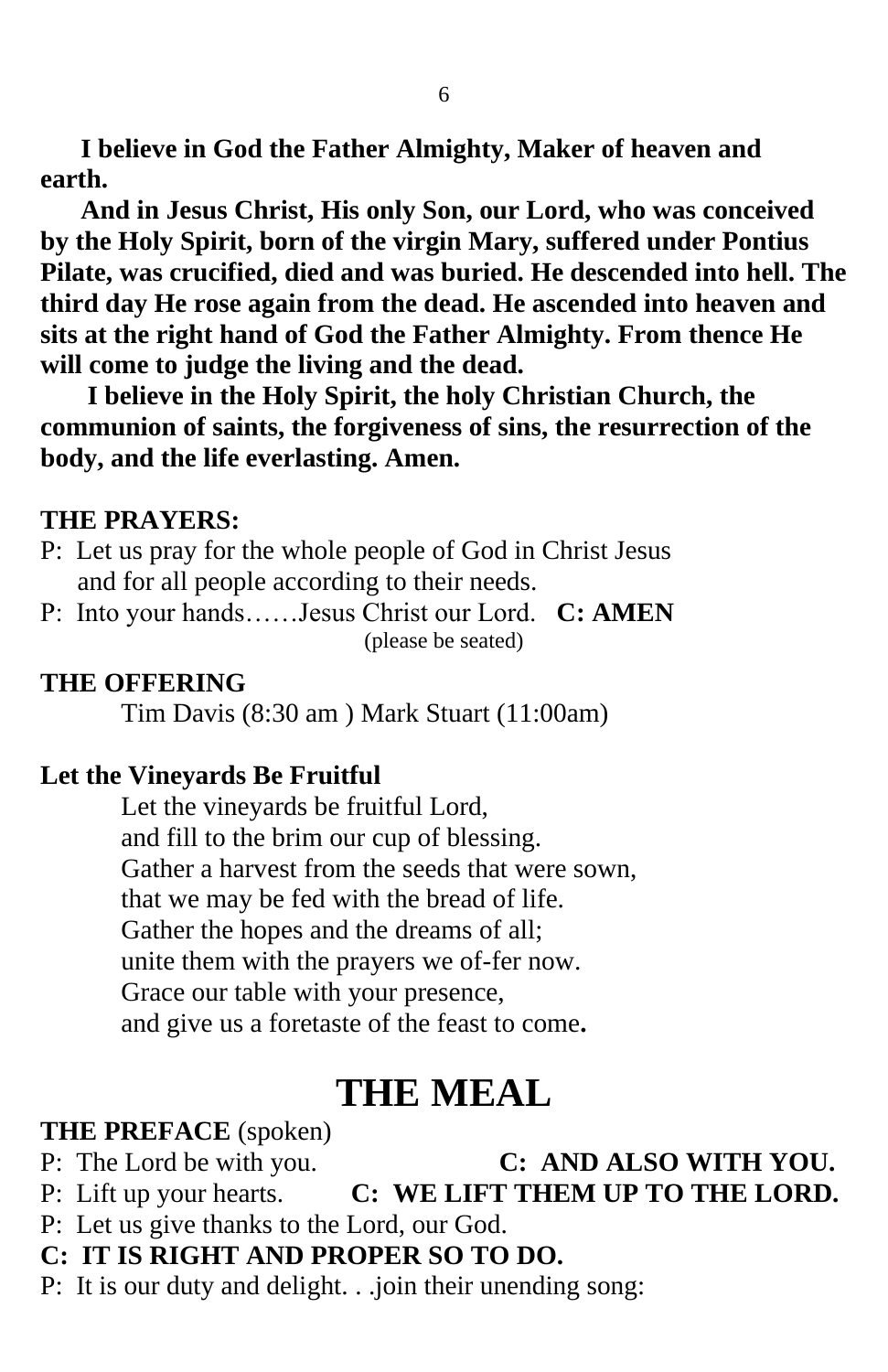#### **THE SANCTUS:** *(tune:Thine the Amen)*

Holy Holy Holy Lord, God of Sabaoth adored Heav'n and Earth with full acclaim Shout the glory of Your name Sing Hosanna in the highest Sing Hosanna to the Lord Truly blest is He who comes in the name of the Lord

### **WORDS OF INSTITUTION**

#### **LORD'S PRAYER:**

**Our Father, who art in heaven, hallowed be thy name, thy kingdom come, thy will be done on earth as it is in heaven. Give us this day our daily bread and forgive us our trespasses as we forgive those who trespass against us; and lead us not into temptation, but deliver us from evil. For thine is the kingdom and the power and the glory, forever and ever. Amen.**

#### **THE PEACE:**

L: The peace of the Lord be with you always. **C: AND ALSO WITH YOU!**

#### **"Lamb of God"**

Lamb of God, you take away the sin of the world; Have mercy on us, mercy on us.

Lamb of God, you take away the sin of the world; Have mercy on us, mercy on us.

Lamb of God, you take away the sin of the world; Grant us peace. Grant us peace.

### **THE DISTRIBUTION DISTRIBUTION SONG:**

Tim Davis (8:30am) Mark Stuart (11:00am)

#### **POST-COMMUNION CANTICLE:**

Thank the Lord and sing His praise; Tell ev'ryone what He has done. Let all who seek the Lord rejoice and proudly bear His name.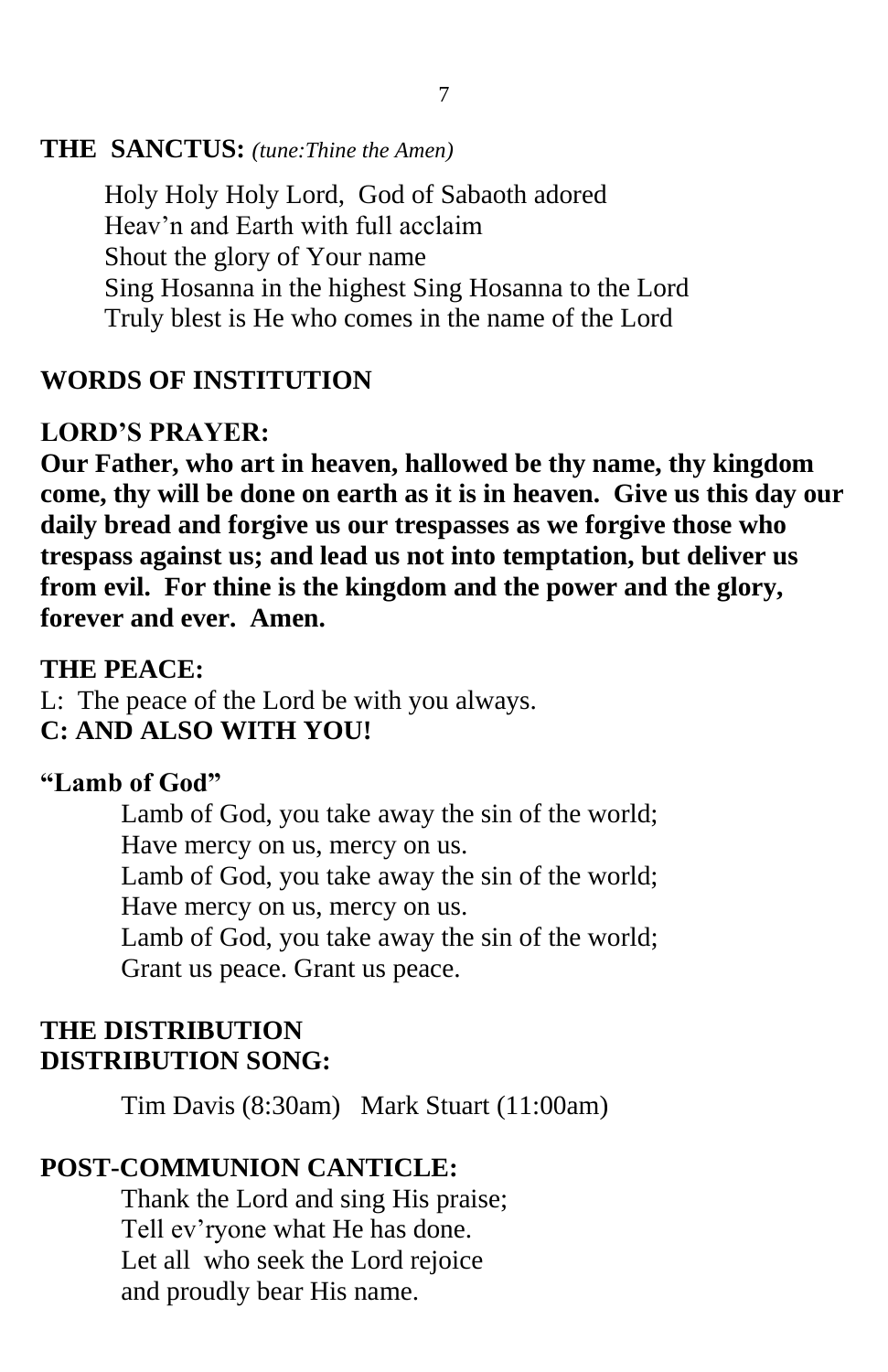#### **POST-COMMUNION PRAYER C: AMEN**

# **THE SENDING**

#### **A BLESSING**

#### **SENDING SONG: "In Thee Is Gladness"** (LSB 818)

In thee is gladness, amid all sadness, Jesus, sunshine of my heart. By thee are given the gifts of heaven, Thou the true Redeemer art. Our souls thou wakest, our bonds thou breakest; Who trusts thee surely has built securely, He stands forever. Alleluia! Our hearts are pining to see thy shining; Dying or living, to thee are cleaving; Naught can us sever. Alleluia!

If He is ours, we fear no powers, not of earth nor sin nor death. He sees and blesses in worst distresses, He can change them with a breath. Wherefore the story tell of His glory With heart and voices; all heaven rejoices, In Him forever; Alleluia! We shout for gladness, triumph o'er sadness, Love Him and praise Him, and still shall raise Him Glad hymns forever: Alleluia!

#### **POST-SERVICE MUSIC**

**+ + +**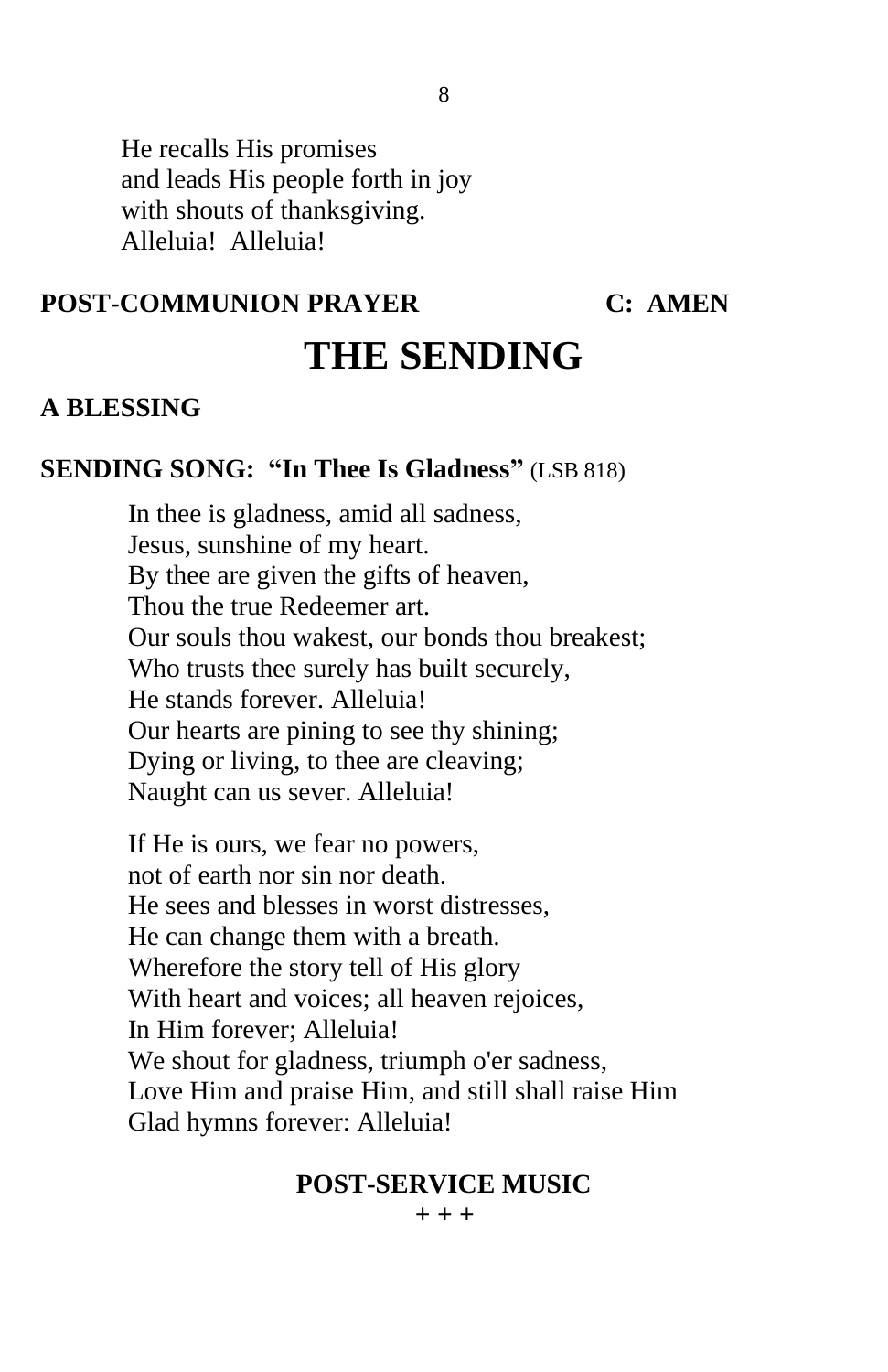**EASTER IS A SEASON!** We continue to celebrate Easter for the next several Sundays at Beautiful Savior. Please join us again next Sunday at 8:30, 9:45 or 11:00 am. We celebrate Easter for 7 weeks!

**Welcome Visitors:** *please sign the guest book located in the narthex, text* WELCOME *to 740-370-1220 or email us at* [pastor@bslcoh.org](mailto:pastor@bslcoh.org)*. We are happy to answer any questions you may have.* 

# **Today at BSLC**

#### **Today's Worship Helpers***. Sign up sheet available on counter in hall*

|                             | $8:30$ am          | $11:00$ am             |
|-----------------------------|--------------------|------------------------|
| <b>Communion Assistants</b> | Scott Eggleston    | Larry Wiech            |
| AV                          | <b>Tracie Rice</b> | Larry & Marianne Wiech |
| Usher                       |                    |                        |
| Greeter                     |                    |                        |
| Reader                      |                    |                        |
| Acolyte                     |                    |                        |

**HAPPY BIRTHDAY:** Frederick Noday (5/15), Evan Rinker (5/15), Elissa Manion (5/16), Steven Manion (5/16), Nick Fein (5/17), Tim Lape (5/17), Tim Edick (5/18), Laura Keller (5/18), Pam Rankey (5/19), Landon Rinker (5/19), Adam Lorenzo (5/20) and Debbie Milligan (5/21)

**WEDDING ANNIVERSARY:** Don and Sue Doepping (5/21)

#### **BAPTISM ANNIVERSARY:**

Mary Sue Hoellrich (5/21) and Kenneth Owings (5/21)

#### **Food Trucks! All dates are Thursdays 11am-2pm**

5/19 Cousin Main Lobster 5/26 Schmidts 6/21 Schmidts *(A complete listing is available at [www.bslcoh.org/special-events\)](http://www.bslcoh.org/special-events)*

**Blood Drive: redcrossblood.org/bslc** 5/26 1-6 pm  $6/9$  10 am  $-4$  pm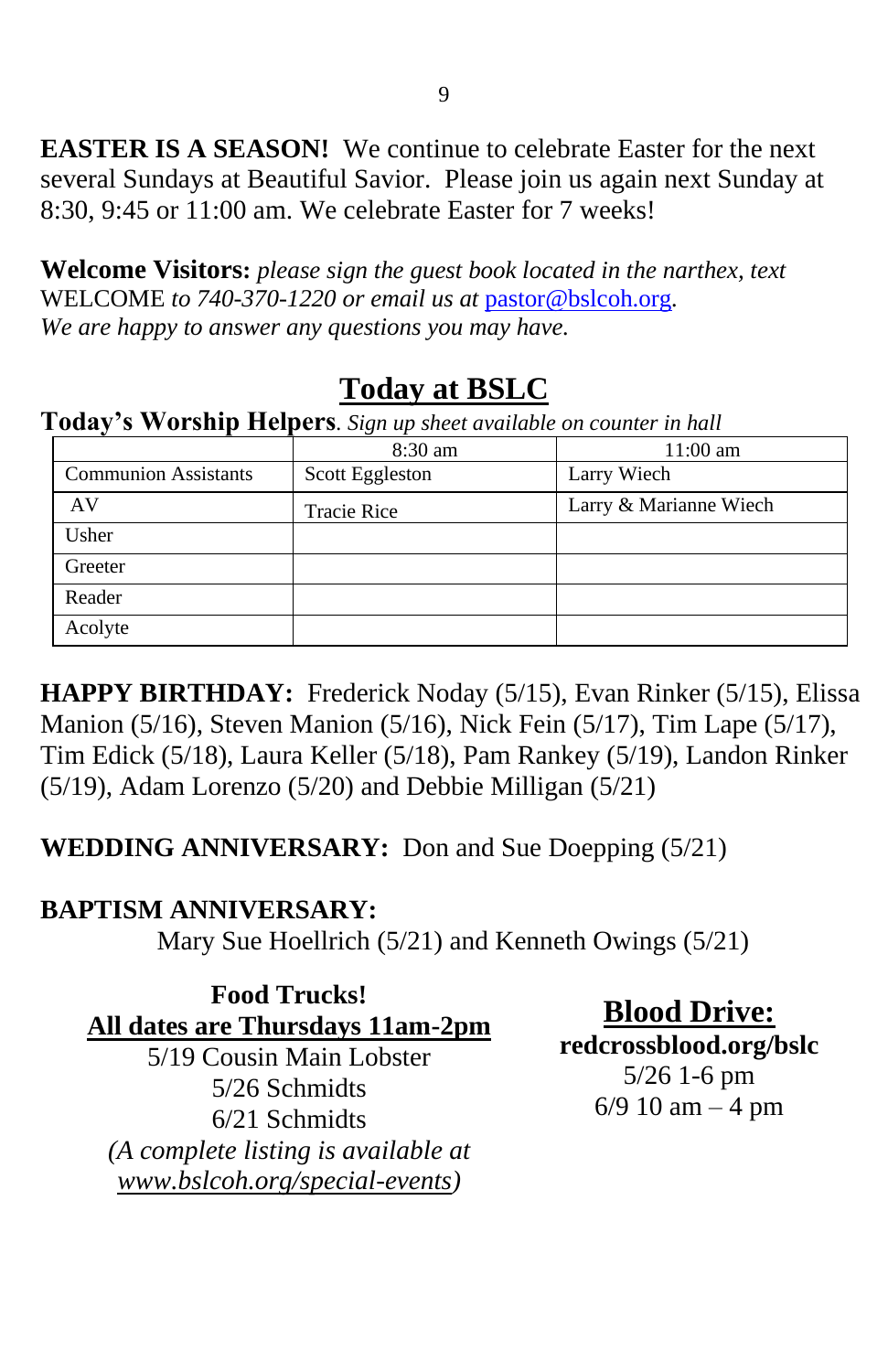**Join us June 20-23 VBS Food Truck Party – On a Roll with God!**  Online registration now open [https://bslcpowellvbs2022.mycokesburyvbs.com](https://bslcpowellvbs2022.mycokesburyvbs.com/) Or visit the church website for more information . [www.bslcoh.org](http://www.bslcoh.org/) **VBS Volunteers are needed Meeting scheduled for May 12, 6:30 pm** 

## **Design a Food Truck**

This year's VBS theme is **Food Truck Party June 20-23** We are encouraging all families to get creative and help us decorate at the same time by designing a food truck The food truck can be 3D and as large as you can make it. Contact Julie for more info 614-564-7190

**Women's Day Retreat with Katie Schuermann**

Saturday, May 21 9-3 pm Lunch is provided St. John's Lutheran Church, 6135 Rings Road Dublin OH Cost is \$20 Register by emailing dahlia.deleon@stjohndublin.org.

### **Pizza with Pastor -May 22 at 11 am**

Rsvp to Pastor at [pastor@bslcoh.org](mailto:pastor@bslcoh.org) or Laura at [admin@bslcoh.org](mailto:admin@bslcoh.org) These luncheons are a great way for our visitors, and new members to meet with Pastor Hohe and others of the church in a relaxed setting. We want to learn more about you and for you to learn more about us.

#### **Coming Soon:**

.

Preschool mini camps Christmas in July July 12-15, July 19-22 Summer Movie Nights : Dates and Times TBD

C.S.Lewis: The Reluctant Convert and maybe a Bonhoeffer movie

# **Next Sunday**

**Matthew Wilder Concert** 

# **May 22 6pm**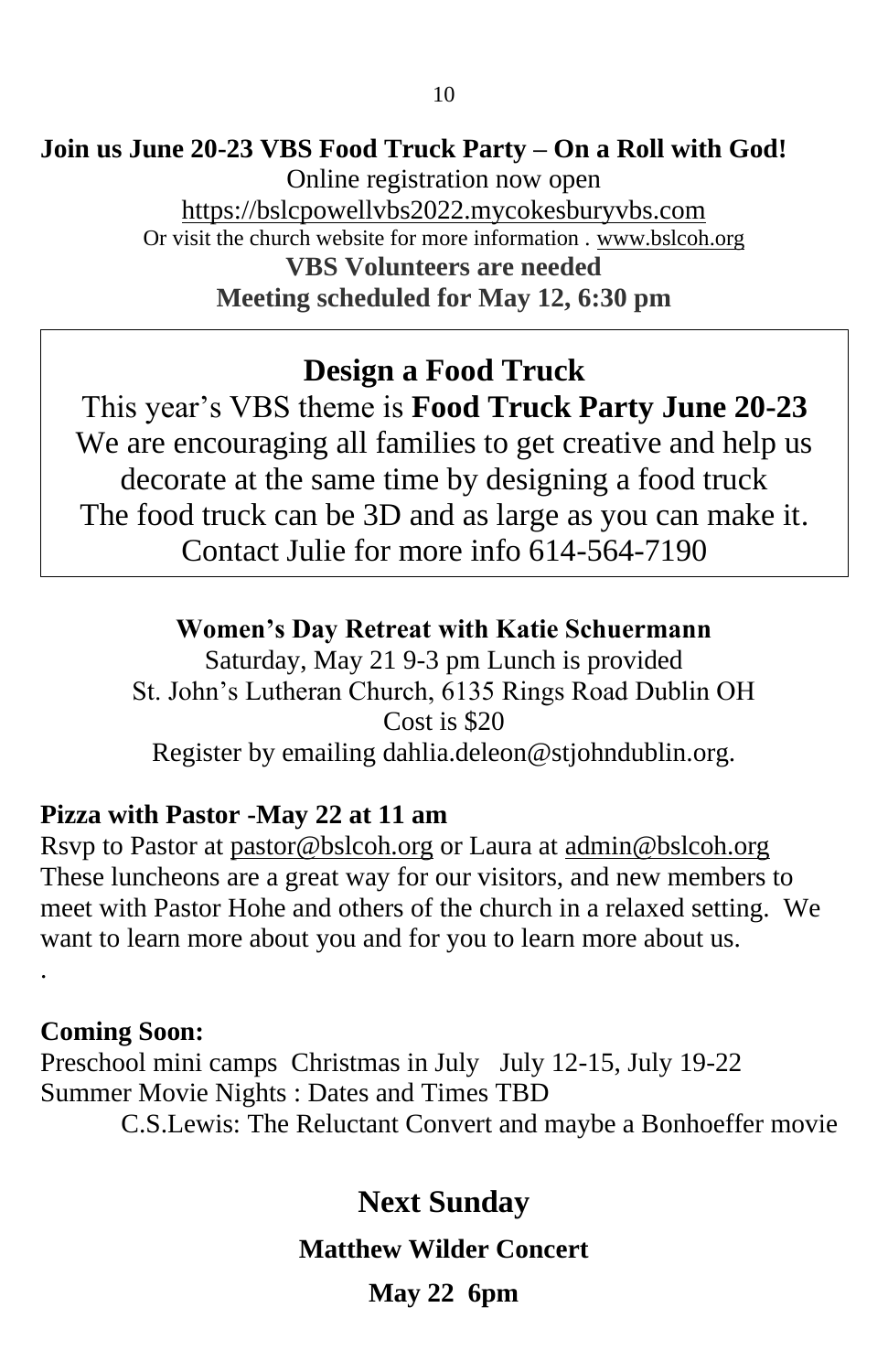## **This Week at BSLC**

#### **SUNDAY (5/15)**

Worship Services - 8:30 am, 9:45 am and 11:00 am Children's Sunday School – 9:55 am dismissed from service Children's Sunday School – 11:10 dismissed from late Service **Special Voter's meeting 12:15 Sanctuary**  Gretchen Hohe Graduation Party 12:15 Fellowship hall Confirmation 6pm **WEDNESDAY (5/18)** Bible Study 9:45 am **THURSDAY (5/19)** Cousin Maine Lobster Food Truck 11 am – 2 pm Blood Drive 1-6 pm **FRIDAY (5/20)**  Last day of preschool **SUNDAY (5/22)**  Pizza With Pastor 11am-12:15pm Church Council 12:30 pm Dance Group 12:15-5pm 4H Group 5-6pm

Matthew Wilder Concert 6 pm

**You are invited** to join us in celebrating the graduation of Gretchen Hohe from Concordia University, St. Paul MN. An open house will be held in the fellowship hall **Today from 12-3**. Refreshments will be provided. We hope you will stop by and share in the joy of this event with the Hohe family.

#### **SAVE THE DATE**

We will hold a second annual International picnic on Saturday July 23, 5-8 pm (rain date July 24)

On Sunday, July 24 we will celebrate the work among Internationals with special guests Rev. Kahn and Sarah Christian (a Muslim convert now missionary)